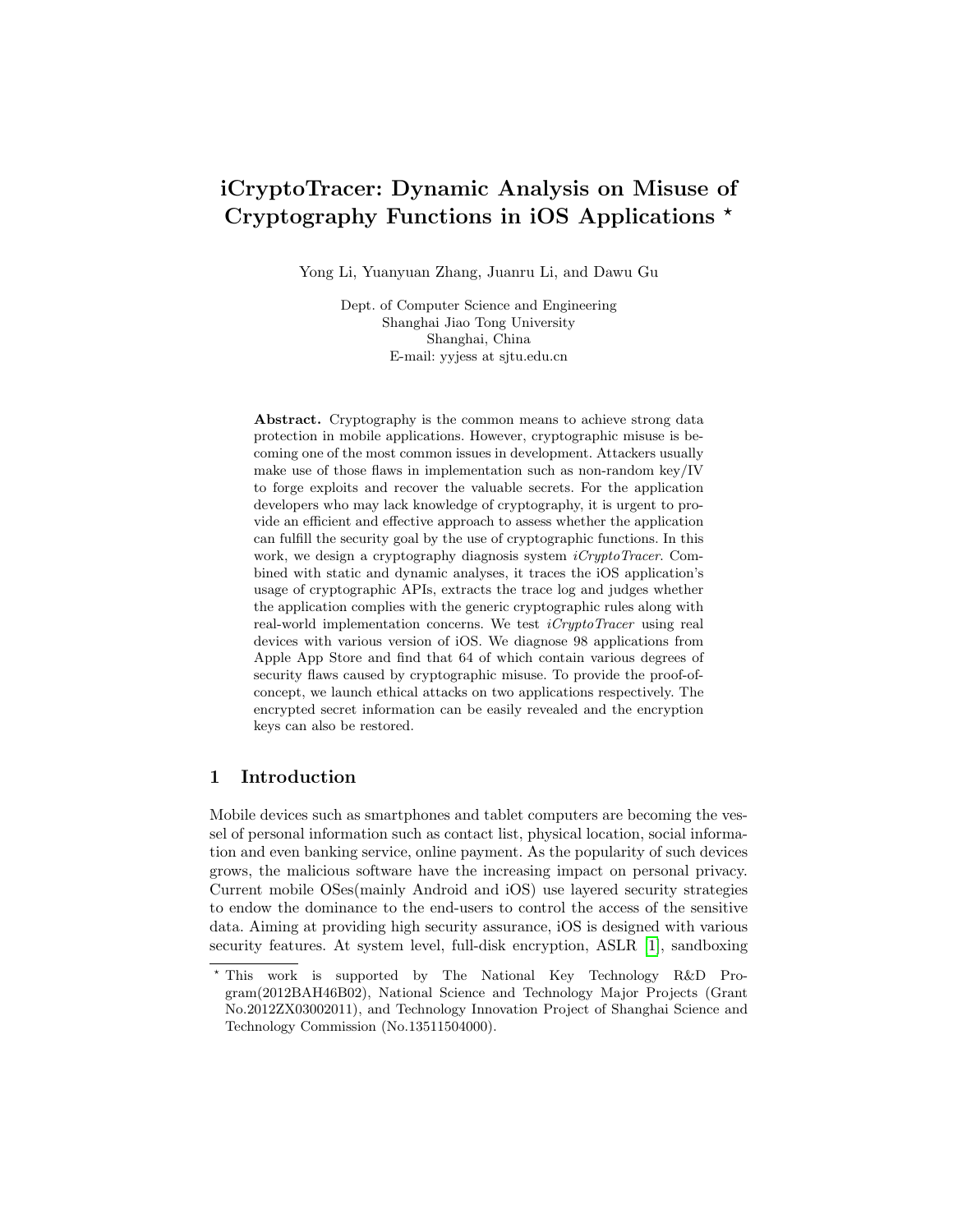profile and privilege assignment are adopted to fulfil access control policy [\[2\]](#page-13-1). At applications level, the Apple App Store scrutinizing on the applications also reduces the risk of malicious behaviors in the apps as a beneficial supplement. Besides for those built-in security features, third-party iOS developers resort to modern cryptographic algorithms to provide stronger protection on sensitive data.

It is possible that the emphasis on cryptographic techniques for protecting information mitigates the attention to the issue of cryptographic usage. The security of the primitives are provided by intellectual properties or industrial standards. There is a tendency to focus on problems that are mathematically interesting to the exclusion of implementing problems which must be solved in order to actually increase operational security. We've seen lots of security applications contradicting to some basic cryptography applying rules caused by developer's ignorance of general cryptographic usage guidelines, or sometimes the ambiguous documentation misleading to defective implementations. Both facts could result in software vulnerability or privacy leaks.

The well-known Citibank iOS application [\[3\]](#page-13-2) and Starbucks application [\[4\]](#page-13-3), for instance, storing the customer's privacy information such as payment passcode, bank account number, etc. The Verge has reported that Starbucks' iPhone application stores user passwords in plaintext. By connecting iOS device through iTunes, an attacker can easily retrieve the password and payment records. Therefore, it's crucial to evaluate the correctness of cryptographic usage inside the emerging third-party iOS applications.

As a contrast to the open-source Android system, iOS is a proprietary operating system and is relatively close. Developing a third-party security analysis extension for iOS system requires essential work and is difficult for lacking details of the operating system. Recent studies on iOS application mainly apply static analysis to detect security vulnerability such as privacy leak. Egele et al. proposed PiOS [\[5\]](#page-13-4) based on static analysis using a control-flow graph to identify from where the sensitive data leaks. However, static analysis tends to be less accurate due to the dynamic messaging mechanism of iOS applications, which are primarily developed with Objective-C. Most iOS applications are heavily based on event-driven schemes. Simply analyzing an application with static analysis is not feasible because the dynamic events can not be predicted, the inputs can not be constructed either, parameters may be generated while executing, and the return value is unforeseeable. Such dynamic characteristic determines that many information can only be monitored accurately at runtime and in this situation dynamic analysis would be a better choice.

Dynamic analysis of iOS applications is facing lots of challenges. One challenge is that encryption is input-related, so that some data should be provided. iOS Applications are GUI-rich, and most of input areas are of UITextField component, and sometimes files should be provided as input, so manual work is inevitable during test. To study iOS kernel and Objective-C runtime to dynamically observe the application running in iOS, we have to resort to instrumentation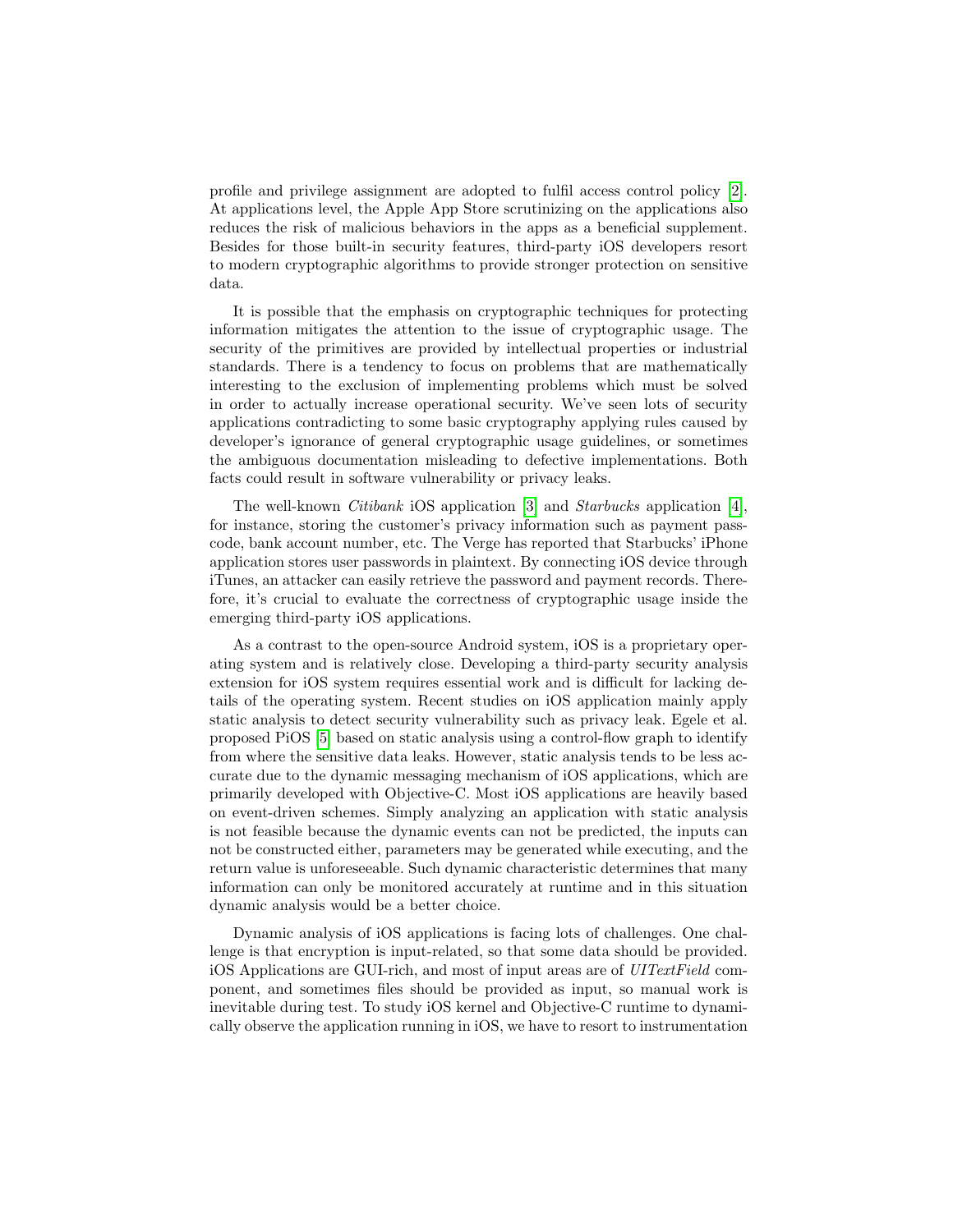and API hooking techniques. To the best of our knowledge, no previous dynamic analysis on cryptographic usage has been proposed on mobile system so far.

An approach to diagnose the implementation code to assure the proper validity of cryptographic usage is in demand. We present  $iCryptoTrace$  to fulfill such purpose. As a cryptographic usage vetting system (we use *crypto-vetting* to indicate the whole diagnosis process in the following) based on static and dynamic analysis techniques, iCryptoTracer situates at Core OS layer gathering crucial information (we call it crypto-trace in this work) at iOS runtime that cannot be observed by static analysis, such as the sequence of API calls, arguments and return values. Afterwards, *iCryptoTracer* conducts analysis on the crypto-trace files according to some generic rules to diagnose the vulnerability of usage. We diagnose 98 typical security-oriented iOS applications and find out 64 of them contain various degrees of security flaw in cryptographic misuse aspect. We validate the effectiveness of *iCryptoTracer* diagnosis by successfully launching ethical attacks on two iOS applications as proof-of-concept, including a banking application and a password managing application.

The rest of the paper is organized as follows: Section [2](#page-2-0) presents the preliminaries on the techniques we adopt to implement  $iCryptoTracer$ . Section 3 describes the design philosophy of our work. The implementation of *iCrypto*-Tracer is presented in Section 4. As well as the evaluation of our work in section 5, we also present typical ethical attacks against two applications that have been judged as weak implementation of cryptography by iCryptoTracer. Section 6 lists related work, Section 7 is about the limitation, and Section 8 concludes the paper.

## <span id="page-2-0"></span>2 Messaging in iOS

In this section, the basics of Objective-C runtime, message swizzling and Common Crypto libSystem will be briefly introduced.

## 2.1 Messaging

Objective-C is a strict superset of the C programming language that adds object-oriented features to the basic language. An innegligible characteristic of Objective-C is messaging, i.e. objc msgSend. The invoking of object method in Objective-C is not direct but through virtual method tables(*vtables*), i.e., a message is sent to a receiver and these messages are handled by the dynamic dispatch function objc\_msgSend. A message consists of the receiver of the mes-sage(object in Figure [1\)](#page-3-0), method name(method), parameter names(para name<sub>i</sub>) and their argument value( $arg_i$ ). The method name and parameter names are called selector. There is a one-one mapping between selectors and the code re-gion of the method(see Figure [2\)](#page-3-1), i.e. selector<sub>A</sub> mapping on  $IMP_a$ , selector<sub>B</sub> on  $IMP<sub>b</sub>$ , and so on. Then, objc msgSend will forward the *message* to the receiver to execute the code region.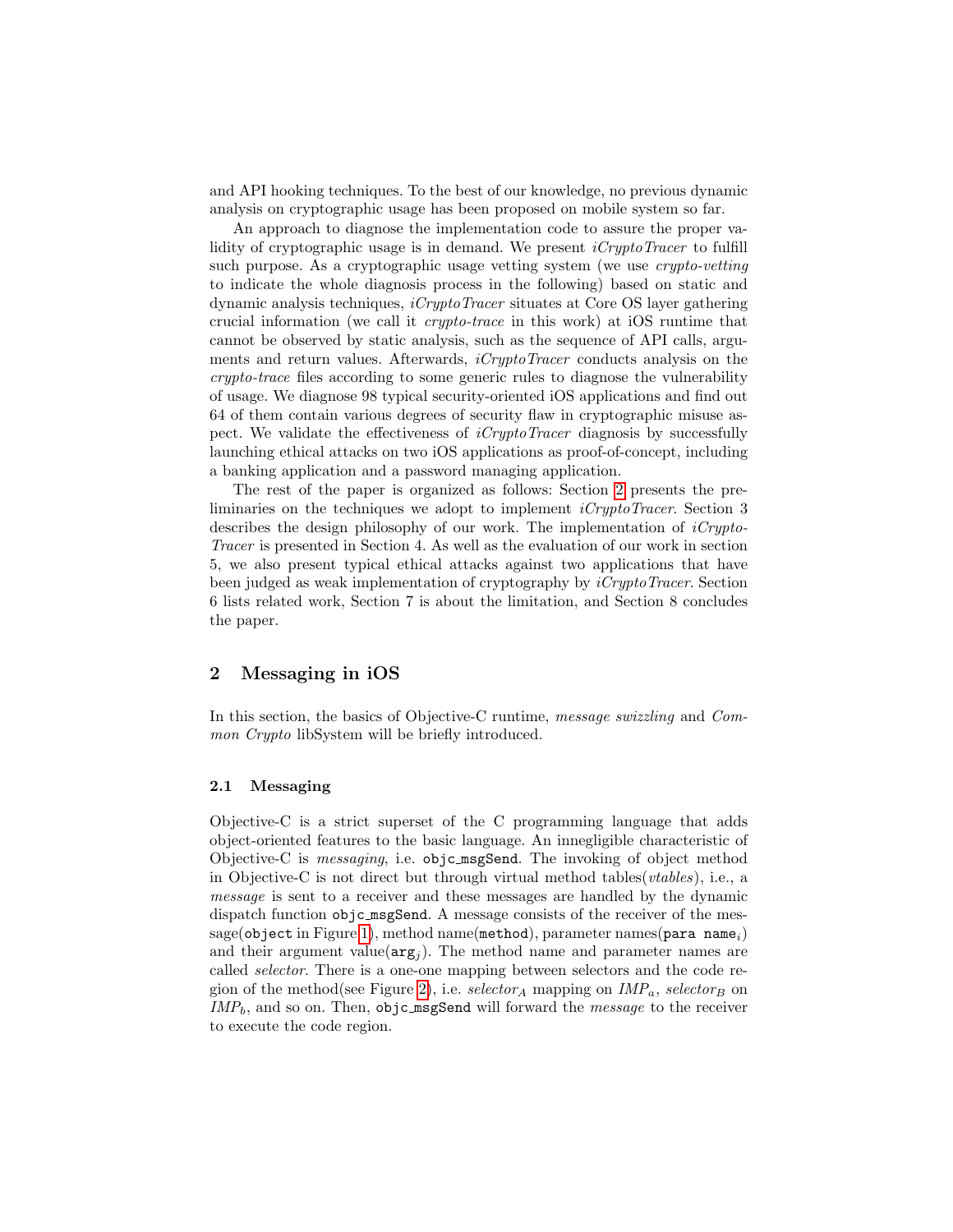

<span id="page-3-0"></span>Fig. 1. A syntax of a message

#### <span id="page-3-5"></span>2.2 Method Swizzling

As we discussed above, there exsits mapping between selector and its implementation. Objective-C provides a mechanism to allow developers to exchange or modify the mapping, which allows a selector to be redirected at runtime. This is called method swizzling. Consider selector<sub>A</sub> mapping  $IMP<sub>a</sub>$  and selector<sub>B</sub> mapping  $IMP_b$ , we can exchange their mapping and the result is selector<sub>A</sub> mapping  $IMP<sub>b</sub>$  and selector<sub>B</sub> mapping  $IMP<sub>a</sub>$ (see Figure [3\)](#page-3-2). Also, for a selector, we can modify its function by redirecting it to another implementation developed by ourselves(Figure [4\)](#page-3-3). By utilizing modification, API hook is enabled, which is essential in  $iCryptoTrace$ 's tracing module(see Figure [5\)](#page-3-4).

| selectorA | <b>IMPa</b> |  | selectorA | <b>IMPa</b> |
|-----------|-------------|--|-----------|-------------|
|           |             |  |           |             |
| selectorB | <b>IMPb</b> |  | selectorB | <b>IMPb</b> |
| selectorC | <b>IMPc</b> |  | selectorC | <b>IMPc</b> |
|           |             |  |           |             |

<span id="page-3-1"></span>Fig. 2. Method Swizzling - Original map- Fig. 3. Method Swizzling - Exchange ping



<span id="page-3-3"></span>Fig. 4. Method Swizzling - Modification

<span id="page-3-4"></span><span id="page-3-2"></span>Fig. 5. Method Swizzling - Modification

#### 2.3 Common Crypto Library in iOS Security Framework

Apple provides open source Common Crypto library for cryptographic usage. Being a part of Security Framework in iOS, the library consists of various kinds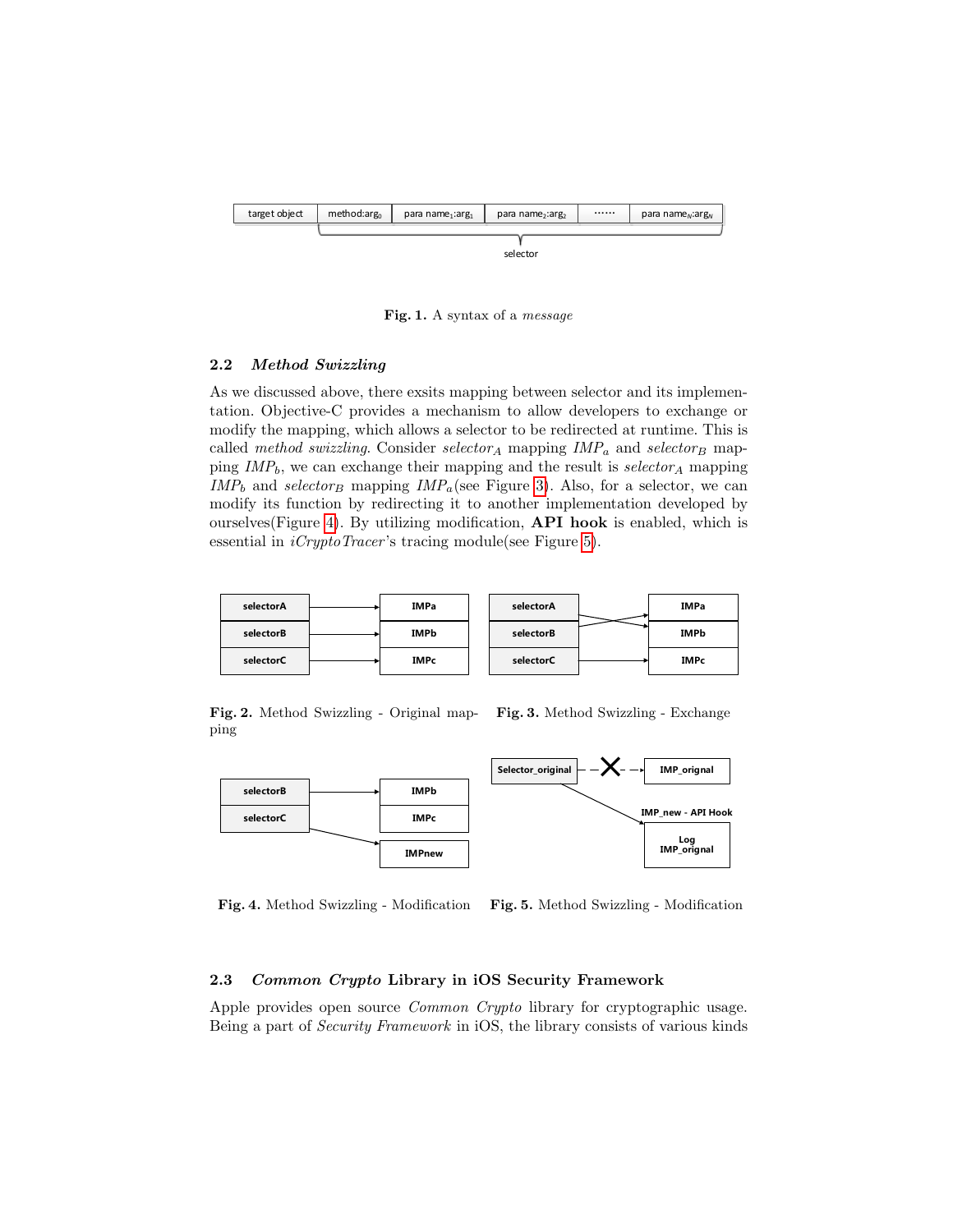of cryptography APIs, such as symmetric encryption, HMAC and digests, etc. By calling API from the lib, developers can encrypt target data with some algorithm. However, documentation going with the lib is not very specific, and explanation of cryptography is not provided. As a result, simply calling API from Common Crypto library does not necessarily mean data is well protected by encryption.

# <span id="page-4-1"></span>3 System Design

In this section, we elaborate the design of *iCryptoTracer*.

### 3.1 Overview of iCryptoTracer

iCryptoTracer diagnoses the cryptographic usage adopting static-dynamic combined analysis on a target security application. The structure of  $iCryptoTracer$ , as depicted in Figure [6,](#page-4-0) is designed to meet the requirement that the diagnosis of iCryptoTracer should be intelligible. iCryptoTracer monitors overall cryptographic functions in the application, meanwhile, it is vigilant against the threats to sensitive data, which is the purpose we design the system. The intuition behind is that a complete sensitive information protection scheme must be based on a series of proper cryptographic functions. In other word, as long as the sensitive information is not confined inside a closure area, i.e., encrypted packet or file using cryptographic functions, it is of insecure status and may be illegally acquired. Hence, it is able to reveal potential insecure data protection or sensitive data leakage through checking the improper using of cryptographic functions in an application.



<span id="page-4-0"></span>Fig. 6. Overview of iCryptoTracer architecture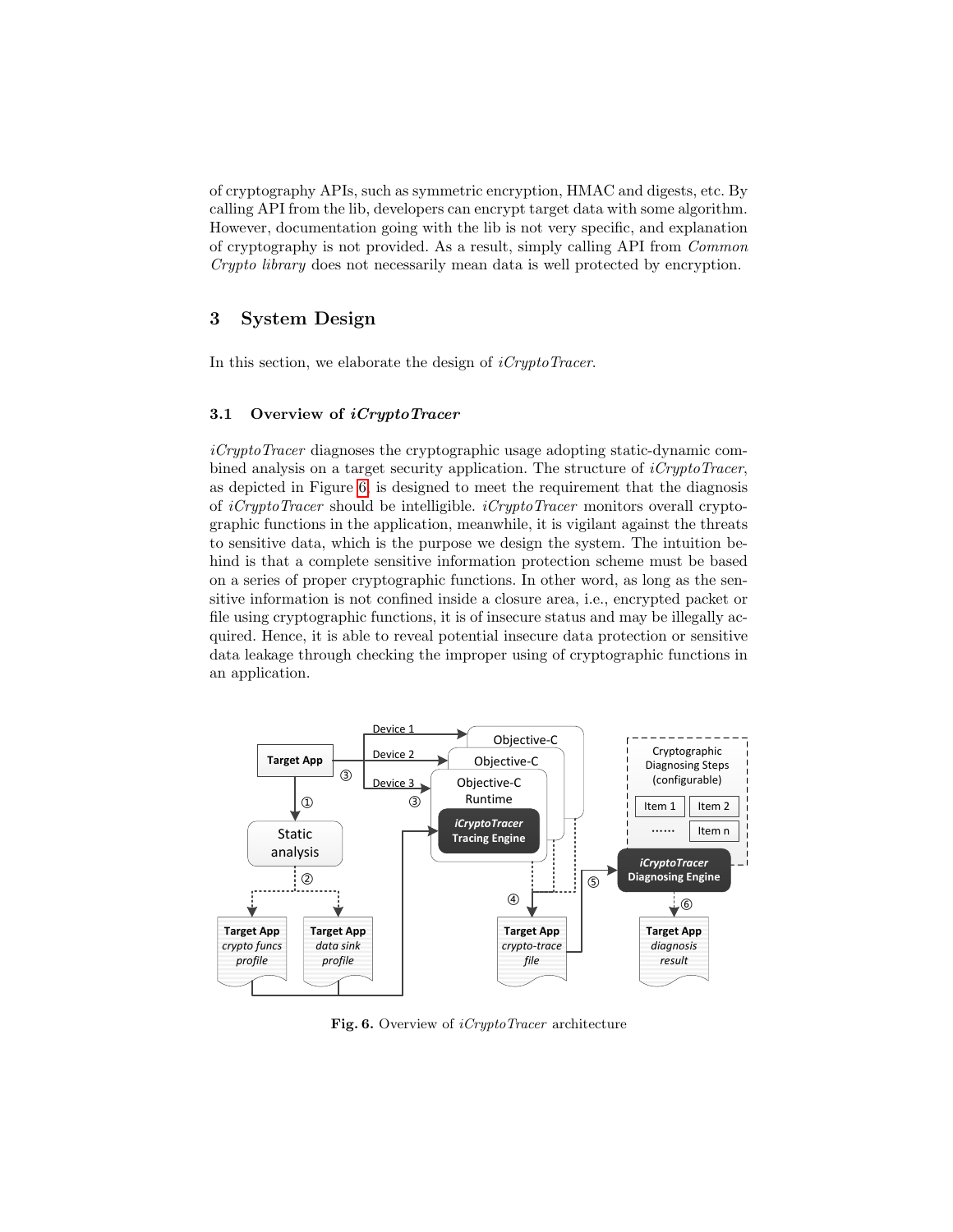To accurately evaluate the improper using of cryptographic functions, we mainly take account of the sensitive data when it is at stake such as sending through network or writing to a file and make the following assumptions: First, the security of the cryptographic primitives, which are the basic blocks in cryptography(e.g., AES block cipher, SHA-512 hash functions, etc.), are guaranteed by industrial standards and have been verified widely. Application should only use standard cryptographic primitives to protect the data. Second, the sensitive data of interests usually involves in cryptographic operations under specified cryptographic usage strategy(i.e., cryptographic protocols). Cryptographic usage strategy is the operating parameters or operating orders of cryptographic primitives on sensitive data. Even the primitives are solid, a proper usage strategy is also crucial for building a solid protection scheme.

Based on these assumptions, *iCryptoTracer* tries to locate two typical flaws: 1) the sensitive data, when sending through network or writing to a file, is not protected with any cryptographic functions. Sensitive information is the critical protege and should be under the protection of cryptographic operations. If there exists no cryptographic operation related to sensitive information, the protection must be insecure. 2) the sensitive data, when sending through network or writing to a file, is protected with cryptographic functions but with improper usage strategy.

Among various factors to concern in security context, *iCryptoTracer* takes the following three types of contents into account: 1) sensitive information to be protected, 2) cryptographic primitives, and 3) cryptographic usage strategy. However, for the dynamic analysis of iOS application, it is very difficult to deploy advanced information flow tracking techniques such as taint analysis. The approach adopted by  $iCryptoTracer$  is therefore a synthetic one. That is to say, our approach synthesizes information collected from separated spots during the runtime and diagnoses the problems. It first scans the target application to spot and put surveillance on all the possible *data sinks. Data sinks* are spots that are tightly related to several specific system APIs, such as network I/O and file I/O APIs. The information of data sink is gathered by static analysis on applications. Then, *iCryptoTracer* scans and records the cryptographic function APIs locations in the application, especially those that wraps those  $I/O$  as the diagnosis objectives for further use. After these two steps,  $iCryptoTracer$  generates the cryptographic functions profile and the data sink profile(step 1-2 in Figure [6\)](#page-4-0). With the guide from cryptographic functions profile and data sink profile, iCryptoTracer monitors those API calls at runtime adopting message swizzling technique. Those related function calls are redirected to the tracing engine of  $iCryptoTracer$ , and all useful information including sequence of API calls, arguments, return values, etc. are logged as the crypto-trace file (step 3-4 in Figure [6\)](#page-4-0). Finally,  $iCryptoTrace$  synthesizes information recorded in the *crypto-trace* file with its diagnosis engine and judges whether a cryptographic function usage flaw exists in the application.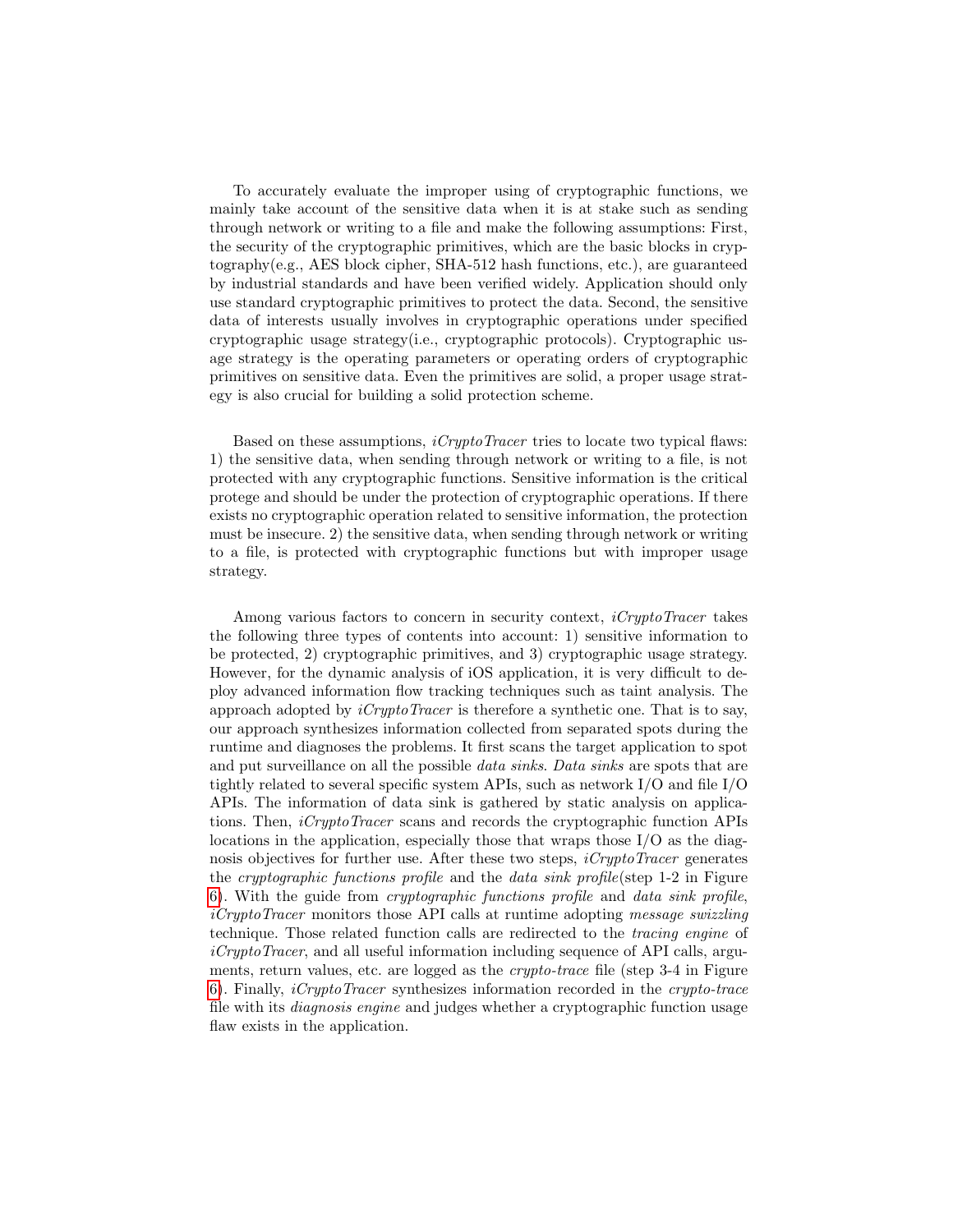#### 3.2 Static Analysis

The iOS applications(in the form of ipa file) are downloaded from Apple Store, which are encrypted with device-dependent key. We first extract the binary of the applications by means of reverse engineering on the ipa file. To identify the crucial API invoking points, we filter the API calls concerning data operation, transmission and encryption and resolve the location into two files crypto funcs profile and data sink profile.

Static analysis helps us to locate the position of the APIs, which aids the system to narrow down the APIs to observe during the dynamic analysis phase. As we described in the previous section, static analysis is not capable of collecting sufficient runtime information, so more precise information on the target APIs in the profiles will be collected during runtime.

#### 3.3 Log Tracing

The messaging realizes the redirection of the system calls to cryptographic APIs. As indicated in two *profiles* we acquired from static analysis, those specific calls are wrapped and extended with a logging function. It takes record of the relevant API information, such as method names, arguments, return values, etc. and stores them into a log file. A typical log entry is as below:

- 1 func : CCCrypt
- 2 algorithm: $kCCAlgorithmAES128$
- 3 dataIn:tN/m8LhVi5xRsjKWnvFvXPz6y5qPN0HZknNQHqiLs0Q=
- 4 dataOut:2088002061679122
- 5 dataOutAvailable:48
- $6$  iv : ! zmcbbmmyyana . . .
- 7 key: cxlbylvyfrever !!
- 8 op : kCCDecrypt
- 9 options: kCCOptionPKCS7Padding
- $10$  returnValue: 0

In this entry, *CCCrypt* is the name of the method the application called. The *algorithm* field reveals the information of the kCCAlgorithmAES128 cryptographic algorithm invoked inside method  $CCCrypt$ . In this case, it is an AES encryption with 128-bit block. The fields of iv and key indicate the IV and encryption key in use, and the options field reveals the data padding method.

#### 3.4 Trace Log Diagnosis

After the log tracing phase, the collected log is delivered to the *diagnosis en*- $\text{qine}(\text{Figure 6})$ . In order to ensure a comprehensive analysis, we introduce crossreference diagnosis to analyze the trace logs from different security context. We collect cryptographic logs for the same iOS application executed on various devices with different versions of operating system. The diversity we introduced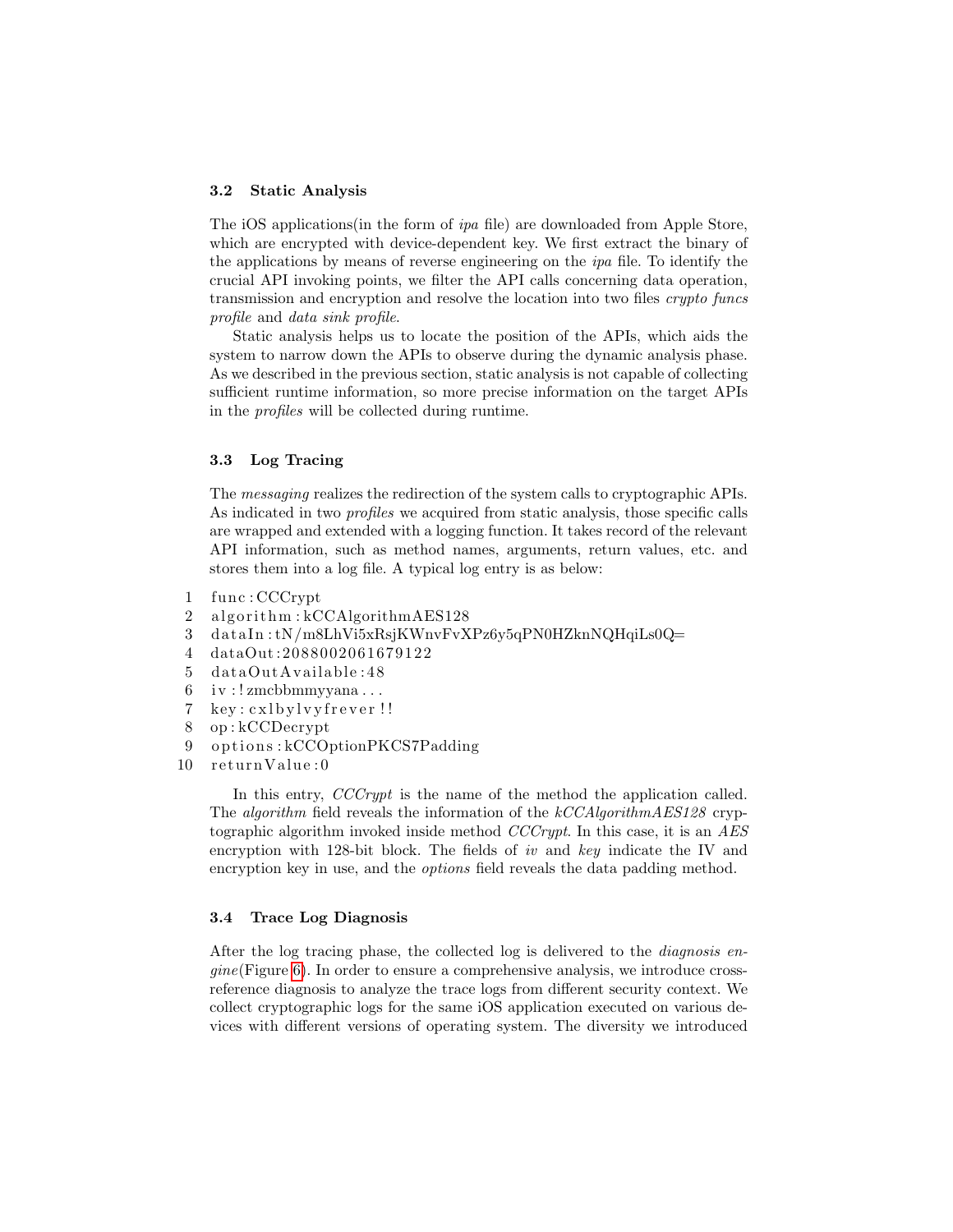tends to bring multiple trace logs. Then the diagnosis engine could detect possible invariance from the synthesis of several logs, which usually indicates the non-randomness  $iCryptoTracer$  is designed to have a configurable *diagnosis en*gine, the successive diagnosis exam items should be defined carefully. There are quite many generic cryptographic rules in security application developing [\[6\]](#page-13-5) [\[7\]](#page-13-6), such as the choice of encryption mode, randomness of IV and encryption keys, etc. Based on those rules and a full study of Common Crypto library, diagnosis will be conducted on the log following the exams as below:

- Item 1: Using constant encryption keys The randomness of the encryption keys is mandatory. Intuitively, a constant key hard-coded can be easily observed, thus the resulting secrecy of encryption is not guaranted.
- Item 2: Using a non-random IV for CBC encryption As elaborated in [\[7\]](#page-13-6), the CBC-mode construction should always use a random IV. However, a common error is to use fixed (usually all zero) IV in real-world implementations.
- Item 3: Using stateless encryption There are mainly two kinds of encryption interfaces in Common Crypto library: the stateless encryption APIs and the stateful ones. The stateless encryption is deterministic, that is, if the same message is encrypted twice with the same key, the identical ciphertext is returned. A deterministic encryption is not secure, because a distinguisher which distinguishes message streams with repeated messages can be created by detecting repeats in the encrypted message blocks [\[6\]](#page-13-5).

# 4 Implementation

We implement the design of  $iCryptoTracer$  (see Figure [6\)](#page-4-0) in a prototype that supports iOS version from 6.1.3 to 7.0.6. *iCryptoTracer* requires a jailbroken device as its runtime environment to inject a hooking dynamic library into the application during the execution, which redirects and logs target APIs. In the following, we present selected implementation details of iCryptoTracer.

#### 4.1 Static Analysis

Common ipa files downloaded from App Store are encrypted so that they should be decrypted before the analysis stage. To decrypt the analyzed app,  $iCrypto$ -Tracer resorts to Clutch [\[8\]](#page-13-7) to dump the code segment of an ipa file in memory and fix the encrypted ipa file as a workable executable on a jailbroken device. Then iCryptoTracer implements a script of IDA to statically analyze the binary code to find out the imported APIs that are concerned.

## 4.2 Tracing Engine

As the major part of dynamic analysis at Objective-C runtime, tracing engine(Figure [6\)](#page-4-0) locates in between Core OS and Core Service layers. It is mainly based on message swizzling introduced in Section [2.](#page-2-0)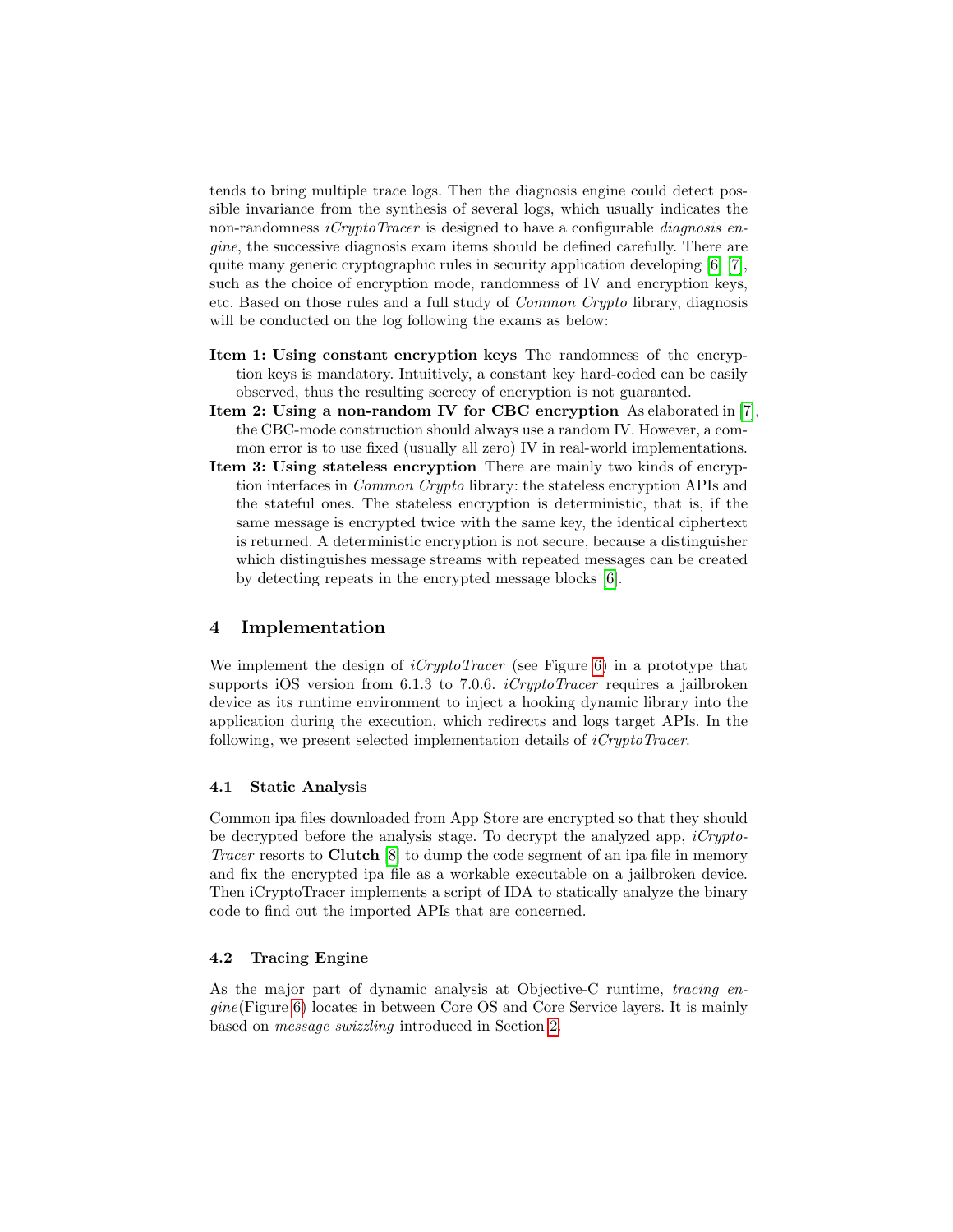The main idea of tracing engine is to redirect the API calls and dynamically log information such as parameters based on the profiles at runtime. We realize this by utilizing method swizzling (Section [2.2\)](#page-3-5), that is, replacing  $Selector_{original}$ 's original mapping implementation,  $IMP_{original}$  to a new one,  $IMP_{new}$ , and the latter including log functions (added) and  $IMP_{original}$ , which enables hooking and logging, and makes sure the original method be executed (see Figure [5\)](#page-3-4). Through this way, both hooking and logging are achieved at the same time.

Tracing engine has been implemented to monitor three types of APIs: 1) cryptographic functions, 2) file I/O APIs, and 3) network I/O APIs. The cryptographic functions are provided by Common Crypto library of the iOS. Any invoking of cryptographic functions in this library are completely recorded as part of the trace. The tracing of the data flow is obtained by hooking the file I/O and network communication related APIs. When the target application is running, and if any of those APIs are invoked, the related information such as parameters will be recorded as part of the trace.

#### 4.3 Diagnosis Engine

Diagnosing engine is responsible for three tasks: 1) comprehending the *crypto*trace logs, 2) detecting invariance in the synthesis of the logs, and 3) applying the exam rules and output diagnosis result.

Notice that the log obtained from tracing engine is actually incomprehensible byte stream from memory, so parsing on the trace file is required. Diagnosis engine contains a parsing module to resolve data according to API specifications, and data is encoded with base64 and saved in a SQLite database, which can be decoded and analyzed later in the following diagnosis steps. Then, entries in multiple cryptographic logs are synthesized and *Diagnosis engine* will extract each field of the same cryptographic operation in multiple logs. Finally, given the synthesized information, *Diagnosis engine* exams the security weakness according to the three exam items we proposed in Section [3.](#page-4-1) The Diagnosing engine is perceptible to determine which exam item the function breaks, so the target application that passes through all the exams will get a higher evaluation value. We define three security degree for diagnosed iOS applications, *critical, weak*, and healthy, see Table [1.](#page-9-0)

- Critical We define that if any of the cryptography uses in this application does not pass one or more item exams, and this encryption operation is happening at one or more data sinks to be critical.
- Weak We define that cryptography use which does not pass all item exams, but the encryption operation is not at any *data sink* to be *weak*.
- Healthy We define the cryptography which pass all item exams to be healthy.

After the evaluation of the cryptographic use of a target iOS application, iCryptoTracer outputs a file called diagnosis result at the end of the diagnosis procedure. The overall evaluation result (Critical, Weak, or Healthy) is given, and the locations of suspicious encryption functions and their relevant *data sink*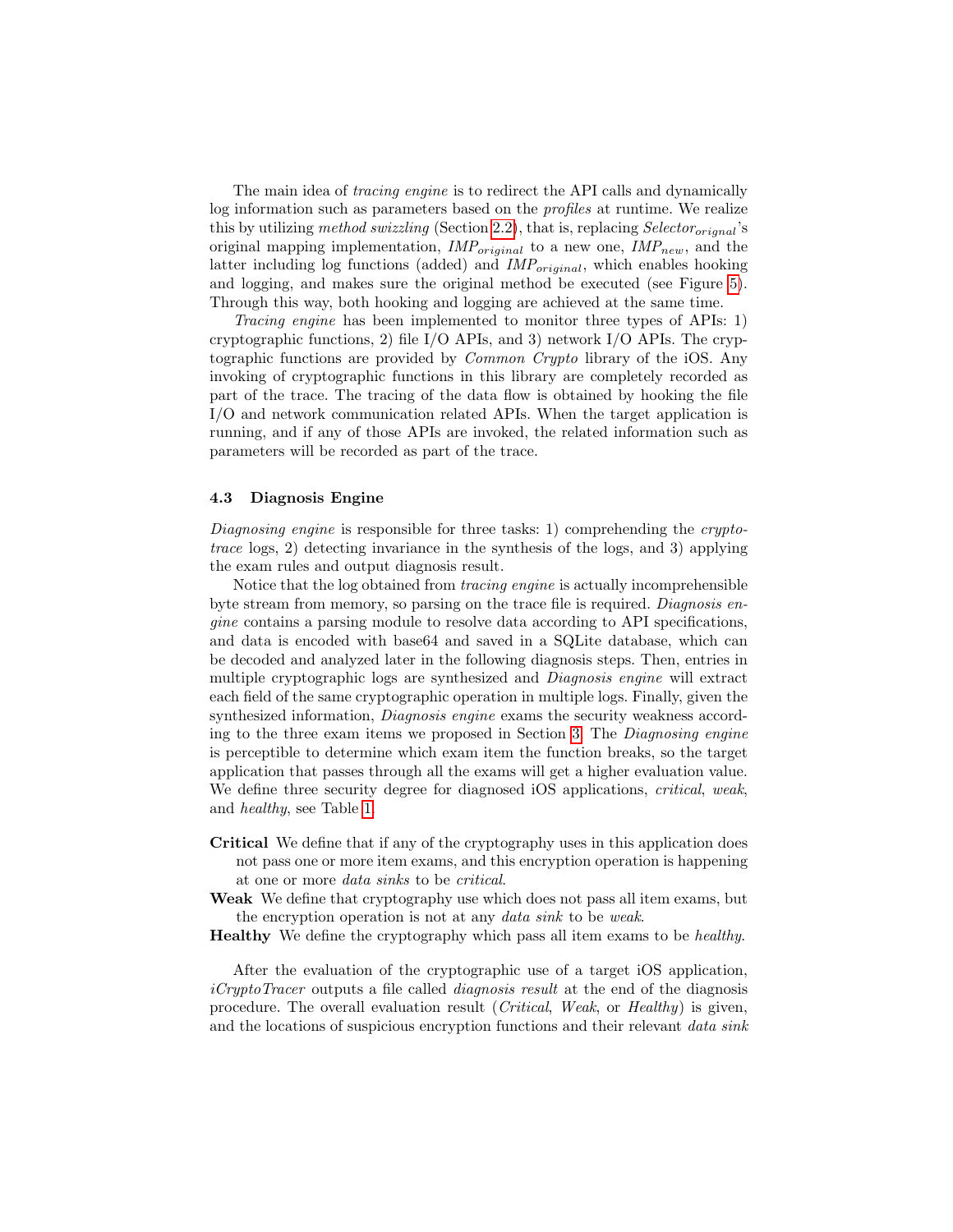|                    | Pass all the item exams Happen at data sink |     |
|--------------------|---------------------------------------------|-----|
| Healthy            | YES.                                        |     |
| Weak               | NΩ                                          | N() |
| $ {\rm Critical} $ | NΩ                                          | YES |

<span id="page-9-0"></span>Table 1. Applying the diagnosis based on the items

are included as well. Given the diagnosis result, not only the application users, but also the program developers can benefit from the detail introspection for next stage improvement on their works.

# 5 Evaluation

In this section, we analyze the effectiveness of  $iCryptoTracer$  by applying on the selected security-oriented applications downloaded from Apple's App Store. The results are carefully analyzed to measure the security of the target application. Finally, we give two specific cases on misuse of crypto-functions. An ethical attack is launched against the applications to prove the effectiveness of iCryptoTracer in locating the weakness of a security-oriented application.

# 5.1 Selection of Test Apps

To demonstrate the effectiveness of iCryptoTracer, 98 typical security-oriented applications from the official Apple App Store are chosen as the target applications, see Table [2.](#page-10-0) These applications contain privacy related information, such as online payment password, bank account number, SMS, confidential files, etc. These applications are relative to online bank and online payment, or personal passwords management, such as Alipay and 1password. The former is the most popular online payment application and it has been downloaded for more than 10 million times from China, and the latter is a popular application that stores and manages nearly all the personal passwords and files in a centralized way.

### 5.2 Testing on Selected Apps

iCryptoTracer has been implemented on several testbeds that supports from iOS 6.1.3 to iOS 7.0.6 on various models of iPhone and iPad. 98 selected security applications are diagnosed through  $iCryptoTrace$ . The diagnosis procedure only requires manually installation of those target applications on testbed devices. The running of the diagnosis is fully automatic and silent at backstage. Each of the application receives 10 different forged inputs, e.g., 10 forged bank account numbers for online banking application, or 10 different files for file protection applications, in order to extend the analysis results.

According to the outputs, we have in Table [2](#page-10-0) the number of the applications with defective implementations we have found during the diagnosis. The results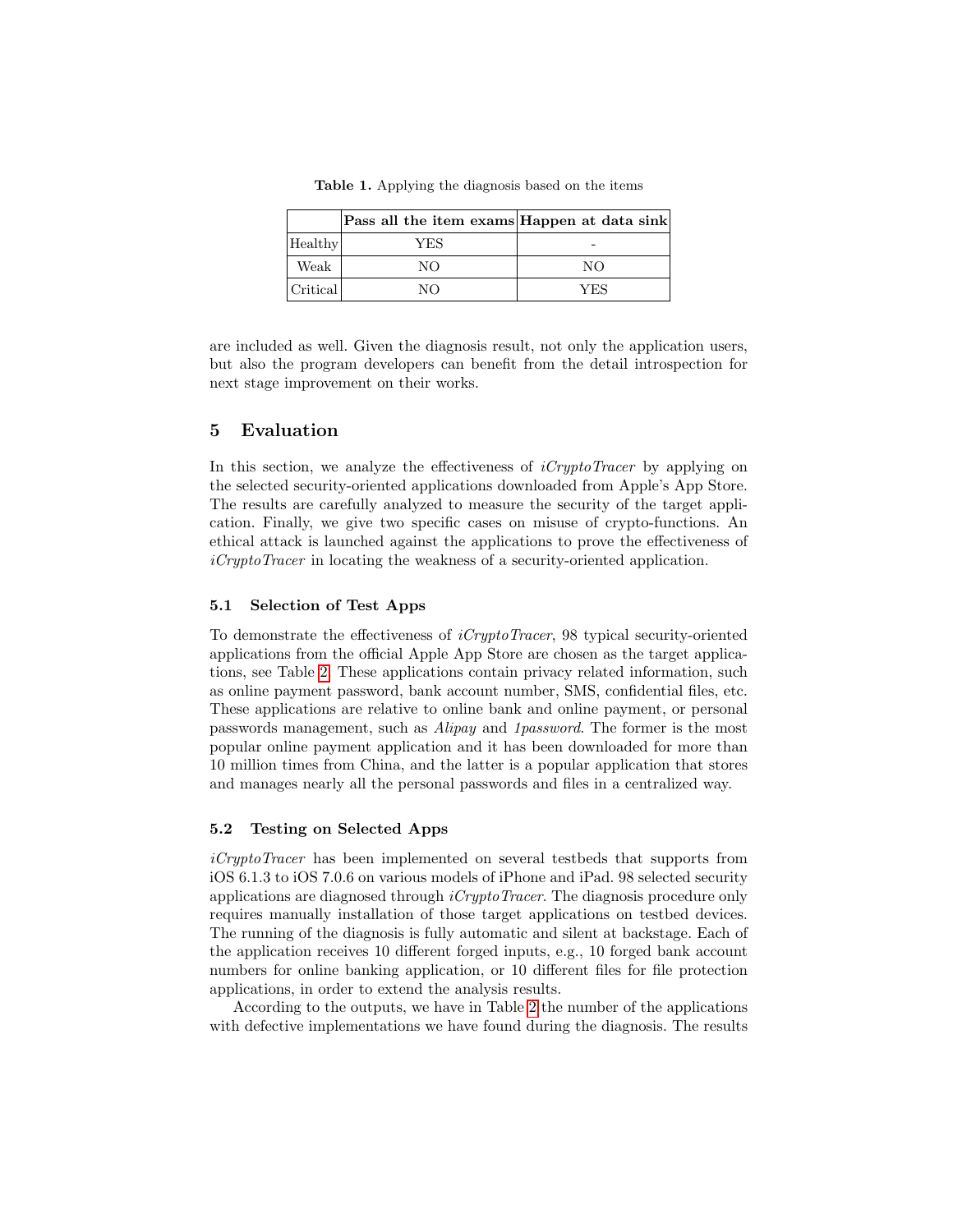show that 64 out of 98 target applications have various security flaws. Moreover, 8 of 64 unhealthy applications are diagnosed as critical. As to critical applications, it require little effort to recover the secret message sent via data sinks. We give two ethical attacks in the following section. The overall diagnosis results are listed in Table [2.](#page-10-0)

<span id="page-10-0"></span>Table 2. Diagnosis results of 98 applications

| Category           |    | Total Healthy Weak Critical |    |  |
|--------------------|----|-----------------------------|----|--|
| online bank        | 28 |                             | 20 |  |
| mobile payment     | 22 |                             | 16 |  |
| account protection | 16 |                             |    |  |
| file protection    | 32 | 19                          | 15 |  |

#### 5.3 Case Studies

As we can see from the evaluation section, there exist a lot of applications breaking encryption rules, and some of them can be easily attacked. We select two typical applications for further study.

Ethical attack on a banking application We use  $iCryptoTracer$  to evaluate a banking application (for security issue we hide the actual name of the application) that is used for querying user's account activities and performing e-trading. This application is diagnosed as critical, which means there exists a misuse of cryptographic function related to data sink. In detail, this application does not pass the examines on Exam item 2 and 3. It employs non-random key and an empty IV, see the first record in Table [3.](#page-11-0)

The misused function is an AES encryption with an empty IV and a fixed key, i.e. the same key is repeatedly used in different cryptographic contexts. We run the same banking application on a non-jail-break iOS device, and provide username and password as input. In a configured WLAN with a sniffer, we are able to eavesdrop the encrypted communication data between the app and server. By applying the encryption algorithm, fixed key and empty IV obtained from *iCryptoTracer*, we can decrypt the encrypted communication data, including username and password, which should be well protected by the app. Furthermore, we successfully use the decrypted username and password to log into the on-line bank.

Ethical attack on a password management application We perform the diagnosis on a password management application, which claims to be able to protect user's privacy through encryption and the encryption algorithm applied is of open standard. In order to use the application, users have to enter a password, which proves to be irrelevant to encryption but only for authorization. The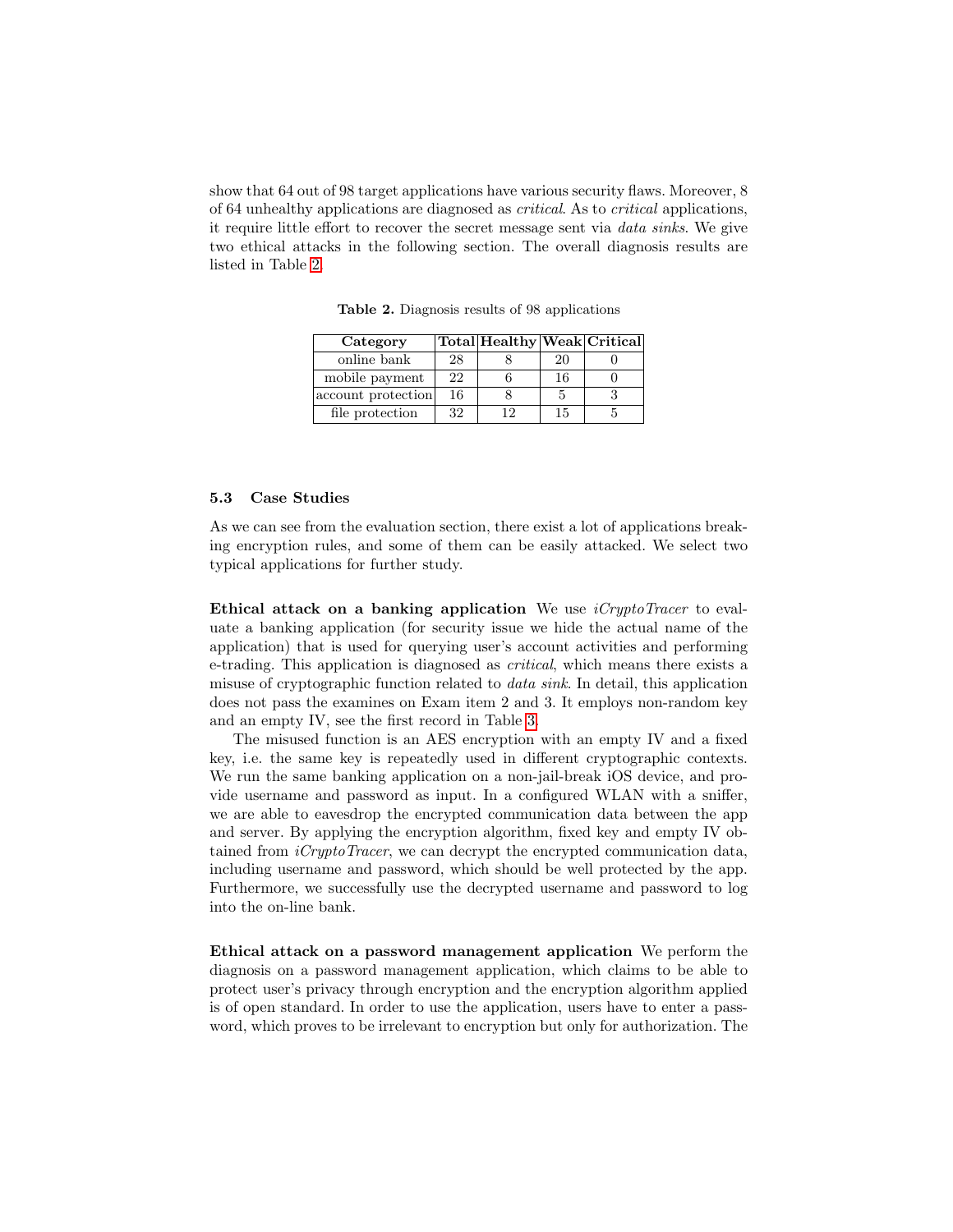<span id="page-11-0"></span>Table 3. Case Study

| Encryption     | Key                                          | IV | Option     | Key<br>$ \mathrm{Repetition} $ |
|----------------|----------------------------------------------|----|------------|--------------------------------|
| <b>AES</b> 128 | njwftwr,xjtxrft.                             |    | No Padding | YES                            |
| 3DES           | [1234567890def13579ace]init vec PKCS7Padding |    |            | YES                            |

application can automatically encrypt user's privacy data, such as passwords and files, and save on the device. For the sake of convenience, the encrypted data can be exported for backup through iTunes. It's true that the application utilizes  $3DES$  for encryption, but from its tracing log obtained from *iCryptoTracer*, we find out that the application's encryption is of serious flaw, i.e. a simple constant key and a fixed IV are used in different encryption contexts. First, we encrypted test files with the application on a non-jailbreak iOS device, and then exported encrypted data to a computer with the help of iTunes. By applying the constant key and fixed IV (see [3\)](#page-11-0) logged by crypto-trace file in  $iCryptoTracer$ , all test files are instantly decrypted.

# 6 Related Work

With the development of mobile system, it gains more and more popularity and attention from researchers, especially on Android and iOS. MoCFI [\[9\]](#page-13-8) and CFR [\[10\]](#page-13-9) are both designed to defend iOS applications from control flow attacks. They are of system's security, but have nothing to do with encryption analysis. Egele et al. presented an approach - PiOS [\[5\]](#page-13-4), which is able to automatically create control flow graphs (CFG) from decrypted iOS binaries and then perform reachability analysis on CFGs to identify possible leaks of user's privacy data from device to third parties. The test results of PiOS demonstrate that a majority of iOS applications leak the device ID. Han et. al [\[11\]](#page-13-10) also presented a way by massively examining security-sensitive APIs to detect potential access to sensitive resources that may cause privacy breach or security risks. Static analysis is a kind of reference and more proof is needed from dynamic analysis.

Due to the dynamic characteristic of Objective-C, runtime attack aimed at iOS system is invented [\[12\]](#page-13-11) [\[13\]](#page-13-12). The attack results show that by dynamically loading methods, static analysis can be easily bypassed. As a complement for static analysis, dynamic analysis for mobile system has already been presented, such as  $TaintDroid$  [\[14\]](#page-13-13). However, Android and iOS are totally different mobile systems and the technique on Android can never be implemented on iOS due to its close-source. Szydlowski et al. presented a dynamic way to analyze iOS applications [\[15\]](#page-14-0), whose method is to analyze iOS applications in a static way at first, and then set breakpoints at objc msgSend methods while running. The most obvious limitation is there will be a lot of breakpoints during running process, which may crash the running application. Also, by setting breakpoints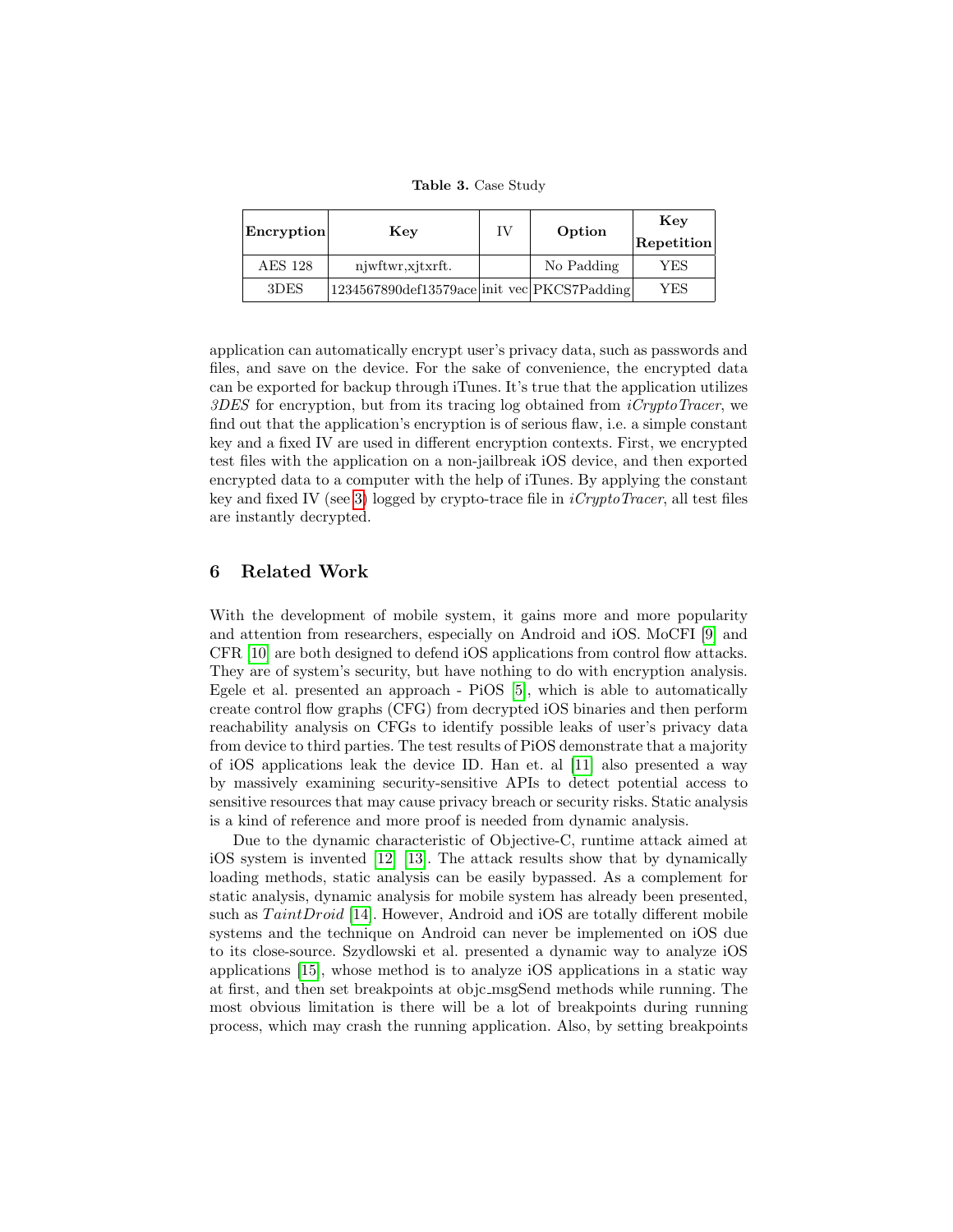at every objc msgSend methods, the specific method is unknown, and there will be too much data obtained from registers and memory.

Bhargavan et al. [\[16\]](#page-14-1) illustrate tools that can be used to verify the security of cryptographic protocol implementations, and Mitchell et al. present Mur $\varphi$  [\[17\]](#page-14-2) which is able to detect vulnerabilities in cryptography and security protocols. Both of their work are achieved on PC platform. For cryptographic misuse analysis on mobile system, Egele et al. developed a light-weight static analysis approach to check for common flaws of encryption use for Android apps, CRYP-TOLINT [\[7\]](#page-13-6). Its main idea is to use static program slicing to identify flows between cryptographic keys, initialization vectors and similar cryptographic material and the cryptographic operations. Anyway, it is inevitable that static analysis misses the data generated during runtime and sometimes error-prone, especially when the binary program can load function or methods in a dynamic way. Our work is similar to CRYPTOLINT, but we apply the analysis in a dynamic way on iOS and can be a better complement to static analysis. Though *iCryptoTracer's* efficiency may not as good as CRYPTOLINT, it's more specific and accurate.

# 7 Limitation

iCryptoTracer diagnoses limited types of APIs and its information at the specific surveillance location such as data sinks, so it can not be categorized as a full-grained information flow analysis system. Moreover, for some developers, they may resort to a third-party cryptography library instead of Apple's Common Crypto libSystem, *iCryptoTracer* is not yet capable of analysing third-party security libraries. To achieve this,  $iCryptoTracer$  has to be equipped with cryptographic primitive identification and other advanced dynamic analysis techniques, which will be presented in our other works soon.

While *iCryptoTracer* can automatically analyze and verify the cryptography use of iOS applications, it still can not verify the security of protocol. During tracing process, in order to provide input data for GUI-rich applications, human interaction or manual work for input is required, which lead to lower efficiency than static analysis.

# 8 Conclusion

In this paper, we proposed a diagnosis system  $iCruptoTrace$  for security iOS applications to assess whether the fashion of cryptographic usage leads to a proper notion of security. The diagnosis process is a staged procedure combining static and dynamic analysis techniques. For static analysis, we can efficiently locate the methods to observe later on during iOS runtime. Dynamic analysis helps to collect method call information that cannot deduce at static analysis stage.

Designed as an automatic diagnosis system, *iCryptoTracer* works silently at backstage monitoring the running of the target applications. In the end,  $iCrypto-$ Tracer outputs the diagnosis result by given rules and steps. A target application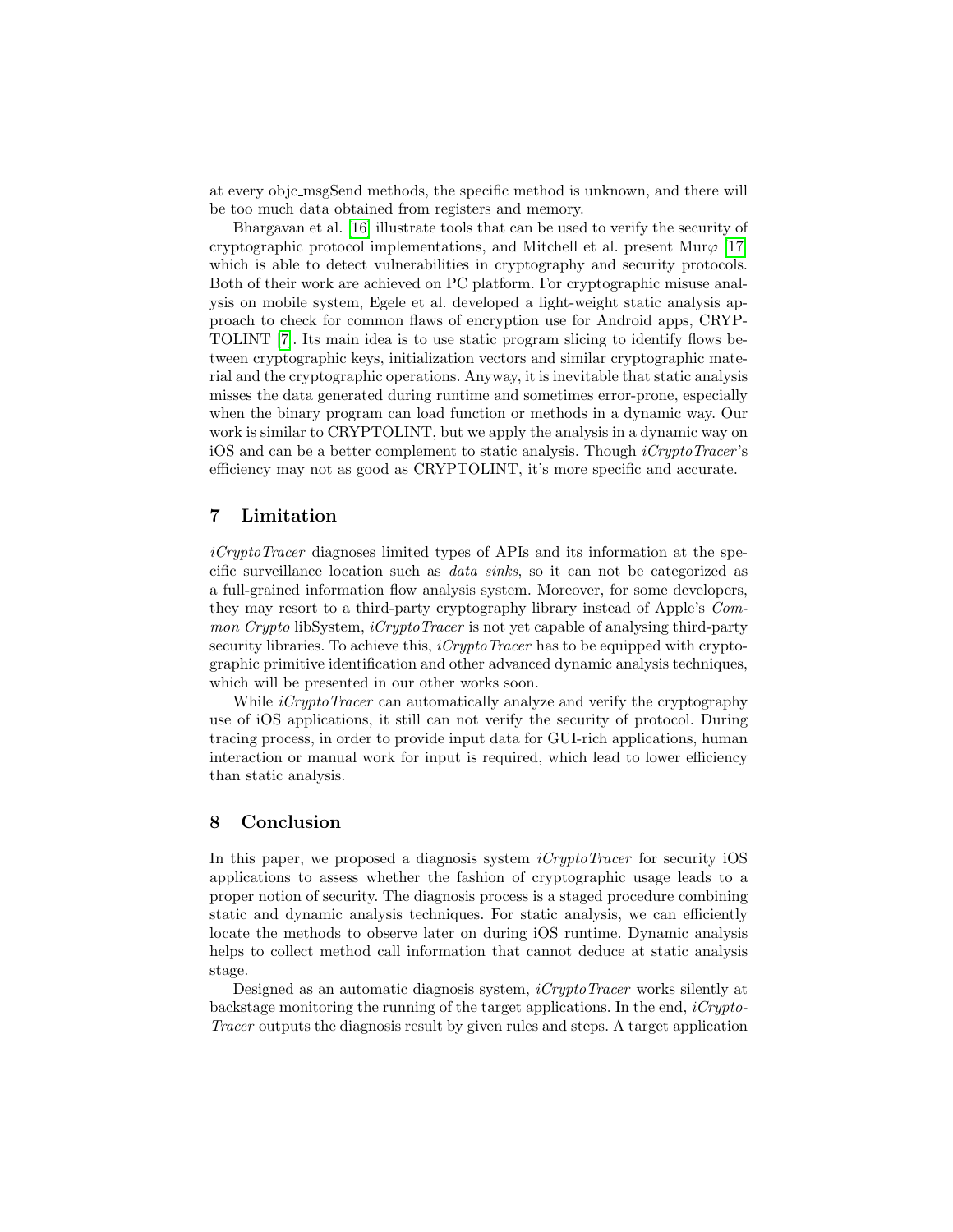can be considered as healthy only when it passes all the item exams. Any weak or critical application will be diagnosed with a detail result including the defectively implemented APIs and their corresponding data sinks locations.

We have diagnosed 98 security iOS applications and found 65.3% of which are suffering from various degree of vulnerability from defective implementation of misuse. Further study on the misuse leads to two ethical attacks on two chosen applications, a banking application and a password management application. We successfully recovered the personal information encrypted and sent via network.

# References

- <span id="page-13-0"></span>1. Esser, S.: Antid0te 2.0 - ASLR in iOS. In: Hack In the Box(HITB). (2011)
- <span id="page-13-1"></span>2. Apple: iOS Security Guide (2014)
- <span id="page-13-2"></span>3. Staff, P.: Citibank admits security flaw in its iPhone app. http://nypost.com/2010/07/26/citibank-admits-security-flaw-in-its-iphone-app/
- <span id="page-13-3"></span>4. Hollister, S.: Starbucks admits its iPhone app stores unencrypted user passwords. http://www.theverge.com/2014/1/15/5313648/starbucks-admits-ios-appstored-passwords-in-plain-text
- <span id="page-13-4"></span>5. Egele, M., Kruegel, C., Kirda, E., Vigna, G.: PiOS: Detecting Privacy Leaks in iOS Applications. In: Proceedings of the Network and Distributed System Security Symposium (NDSS). (Feburary 2011)
- <span id="page-13-5"></span>6. Bellare, M., Rogaway, P.: Introduction to Modern Cryptography. http://cseweb.ucsd.edu/ mihir/cse207/classnotes.html
- <span id="page-13-6"></span>7. Egele, M., Brumley, D., Fratantonio, Y., Kruegel, C.: An Empirical Study of Cryptographic Misuse in Android Applications. In: Proceedings of the 2013 ACM SIGSAC Conference on Computer and Communications Security. CCS '13, New York, NY, USA, ACM (2013) 73–84
- <span id="page-13-7"></span>8. Cracks, K.J.: Fast iOS executable dumper. https://github.com/KJCracks/Clutch
- <span id="page-13-8"></span>9. Davi, L., Dmitrienko, A., Egele, M., Fischer, T., Holz, T., Hund, R., Stefan: MoCFI: A framework to mitigate control-flow attacks on smartphones. In: Symposium on Network and Distributed System Security (NDSS). (Feburary 2012)
- <span id="page-13-9"></span>10. Pewny, J., Holz, T.: Control-flow Restrictor: Compiler-based CFI for iOS. In: Proceedings of the 29th Annual Computer Security Applications Conference. ACSAC '13, New York, NY, USA, ACM (2013) 309–318
- <span id="page-13-10"></span>11. Han, J., Yan, Q., Gao, D., Zhou, J., Deng, R.H.: Comparing Mobile Privacy Protection through Cross-Platform Applications. In: Proceedings of the Network and Distributed System Security Symposium (NDSS), San Diego, CA (Feburary 2013)
- <span id="page-13-11"></span>12. Han, J., Kywe, S.M., Yan, Q., Bao, F., Deng, R., Gao, D., Li, Y., Zhou, J.: Launching Generic Attacks on iOS with Approved Third-Party Applications. In: Proceedings of the 11th International Conference on Applied Cryptography and Network Security (ACNS 2013). Volume 7954., Banff, Alberta, Canada, Springer Berlin Heidelberg (June 2013) 272–289 Lecture Notes in Computer Science.
- <span id="page-13-12"></span>13. Wang, T., Lu, K., Lu, L., Chung, S., Lee, W.: Jekyll on iOS: When Benign Apps Become Evil. (2013)
- <span id="page-13-13"></span>14. Enck, W., Gilbert, P., Chun, B.G., Cox, L.P., Jung, J., McDaniel, P., Sheth, A.N.: TaintDroid: An Information-flow Tracking System for Realtime Privacy Monitoring on Smartphones. In: Proceedings of the 9th USENIX Conference on Operating